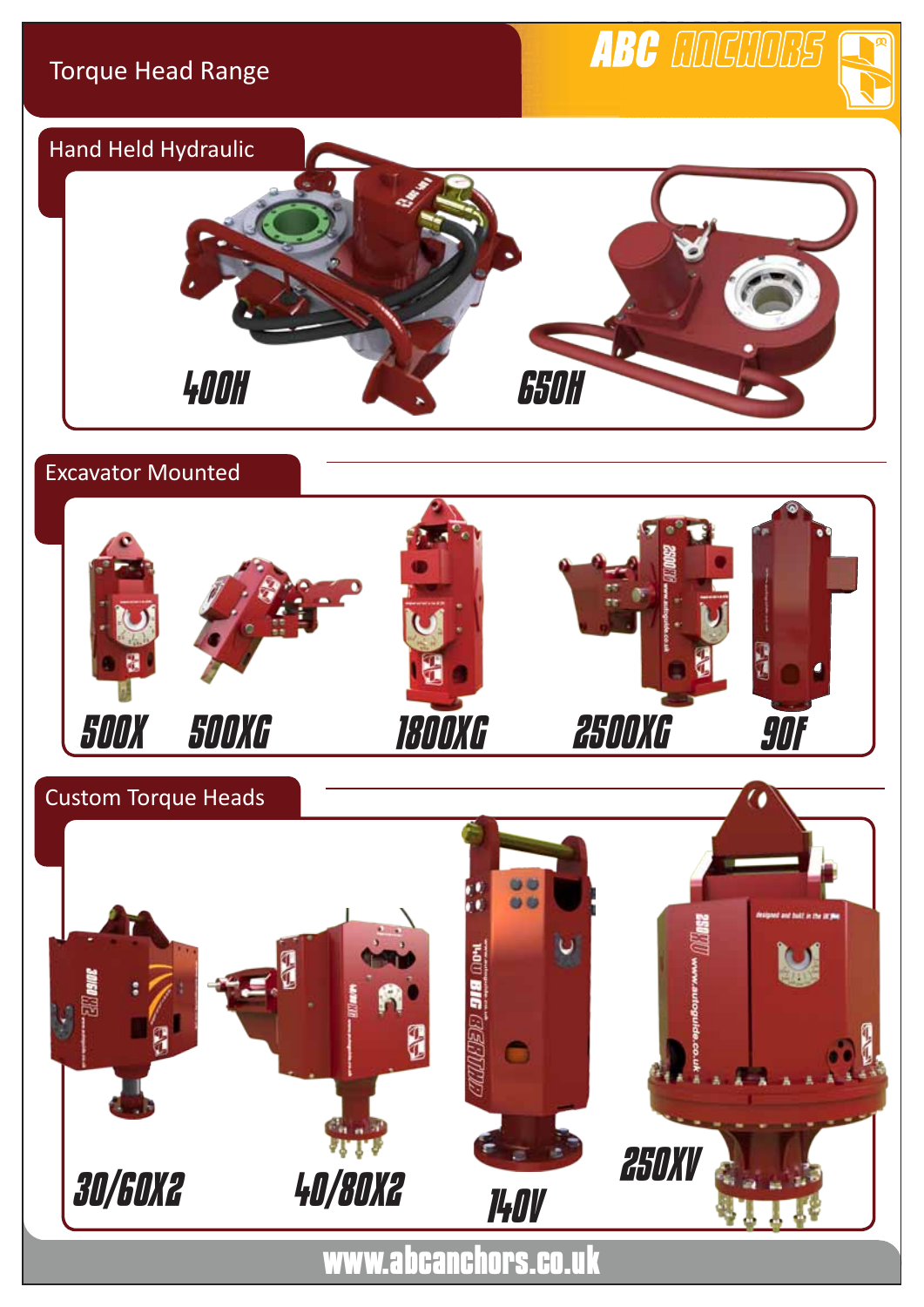### **Hand Held Torque Heads**



*The ABC handheld hydraulic anchor drivers utilise a separate powerpack, allowing the product to be used in confined spaces or areas of limited access such as inside buildings*

- Hydraulic power permits continuous operation. Ideal for ABC 60R, 76R and 76RL screw piles - max capacity 190KN
- Instant Torque readout from calibrated gauge
	- Unique 'Through Head' pile driving system allows installation of long piles in one piece.
	- Quiet operation powerpack can be remote from operation
- Compact design allows installation close to existing foundation
	- High torque reversible motor
		- Telescopic torque arm is lightweight for ease of use



#### Specifications

| <b>MODEL</b>          | <b>ABC 400H</b>                                                                                            | <b>ABC 650H</b>      |  |
|-----------------------|------------------------------------------------------------------------------------------------------------|----------------------|--|
| <b>Housing</b>        | Aluminium                                                                                                  | <b>Swedish Steel</b> |  |
| <b>Maximum Torque</b> | 4,000Nm                                                                                                    | 6,500Nm              |  |
| <b>Bearings</b>       | Precision ball bearings - sealed for life                                                                  |                      |  |
| Output                | Hollow Shaft drive socket to suit round or square shafts                                                   |                      |  |
| <b>Controls</b>       | Forward & Reverse spool valve located on handle, relief valve set<br>@140BAR                               |                      |  |
| <b>Power</b>          | 30 litres/min Hydraulic power pack with oil cooler, 13hp Honda<br>Petrol engine and power on demand system |                      |  |

## www.abcanchors.co.uk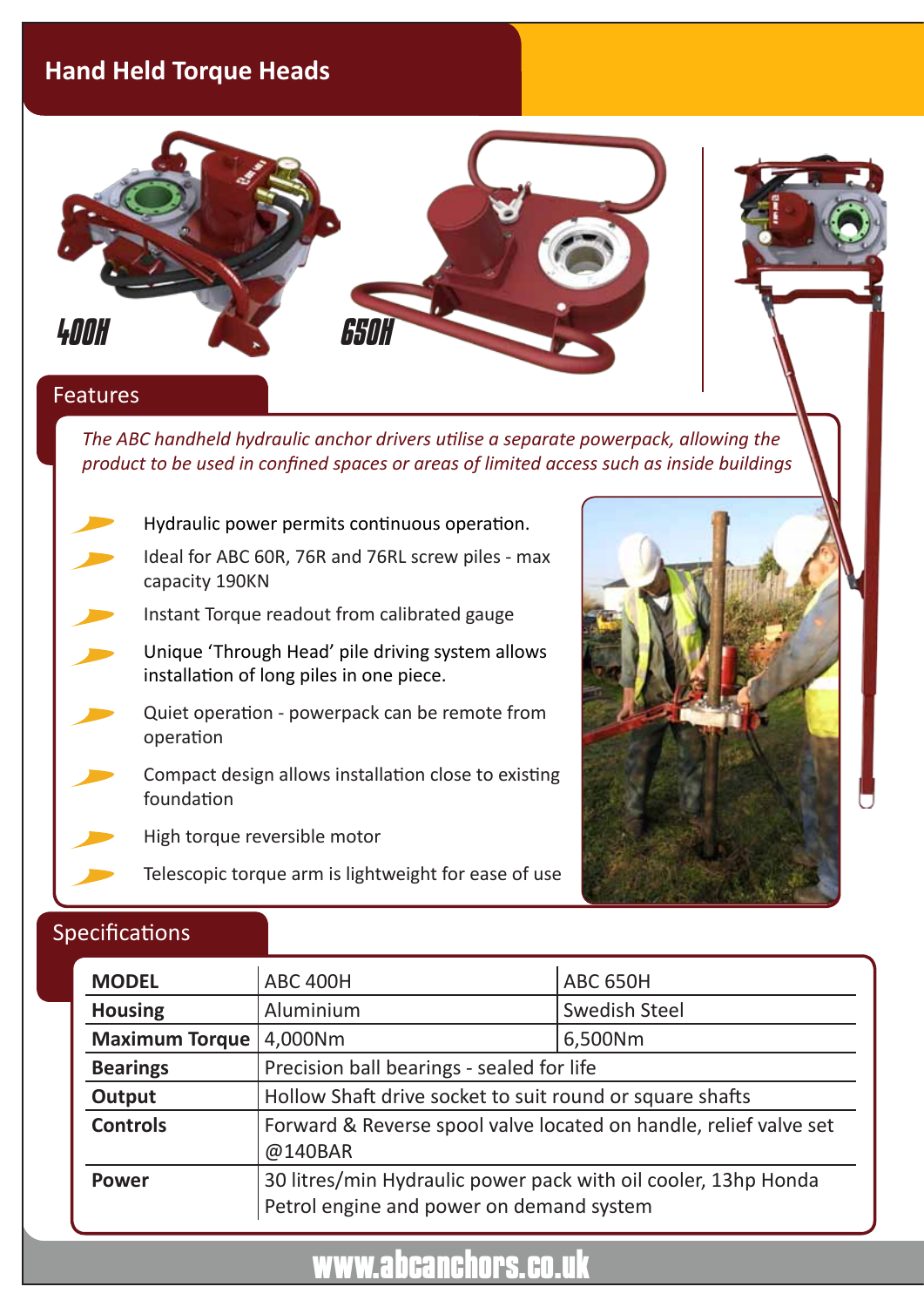### **Excavator Mounted Torque Heads**



*The ABC excavator mounted torque heads are the ideal solution for installing ABC 60R to 89R Screw Piles. Choice of mounting brackets allow the torque heads to be fitted to excavators from 1.5 to 10 tonnes, and allows anchor installation at a wide range of angles.*

- Fixed speed tailored for excavators
- Widely used throughout the industry
- Choice of boom or Gimbal mounting
- Approved by all leading manufacturers
- Installation torque of up to 25,000Nm
- Gimbal mount improves operator safety, allowing horizontal loading of piles



ABC COCOOCS

### Specifications

| <b>MODEL</b>            | <b>ABC 500X/XG</b>                                                                                    | 1800X/XG          | 2500X/XG    |  |  |
|-------------------------|-------------------------------------------------------------------------------------------------------|-------------------|-------------|--|--|
| <b>Maximum Torque</b>   | 5,000Nm                                                                                               | 18,000/25,000Nm   | 25,000Nm    |  |  |
| <b>Oil Flow</b>         | 50 $1/min$                                                                                            | $100$ I/min (max) | $100$ I/min |  |  |
| <b>Working Pressure</b> | <b>200 BAR</b>                                                                                        |                   |             |  |  |
| <b>Housing</b>          | Fabricated high strength steel                                                                        |                   |             |  |  |
| Torque read out         | Single or Dual dampened pressure gauge calibrated to<br>manufacturers ratings                         |                   |             |  |  |
| <b>Hydraulics</b>       | Suitable for all mineral based hydraulic oil                                                          |                   |             |  |  |
| <b>Relief Valves</b>    | Preset to suit application and protect pile integrity<br>Dual Torque heads have torque selector valve |                   |             |  |  |

# +44 (0) 1380 850885